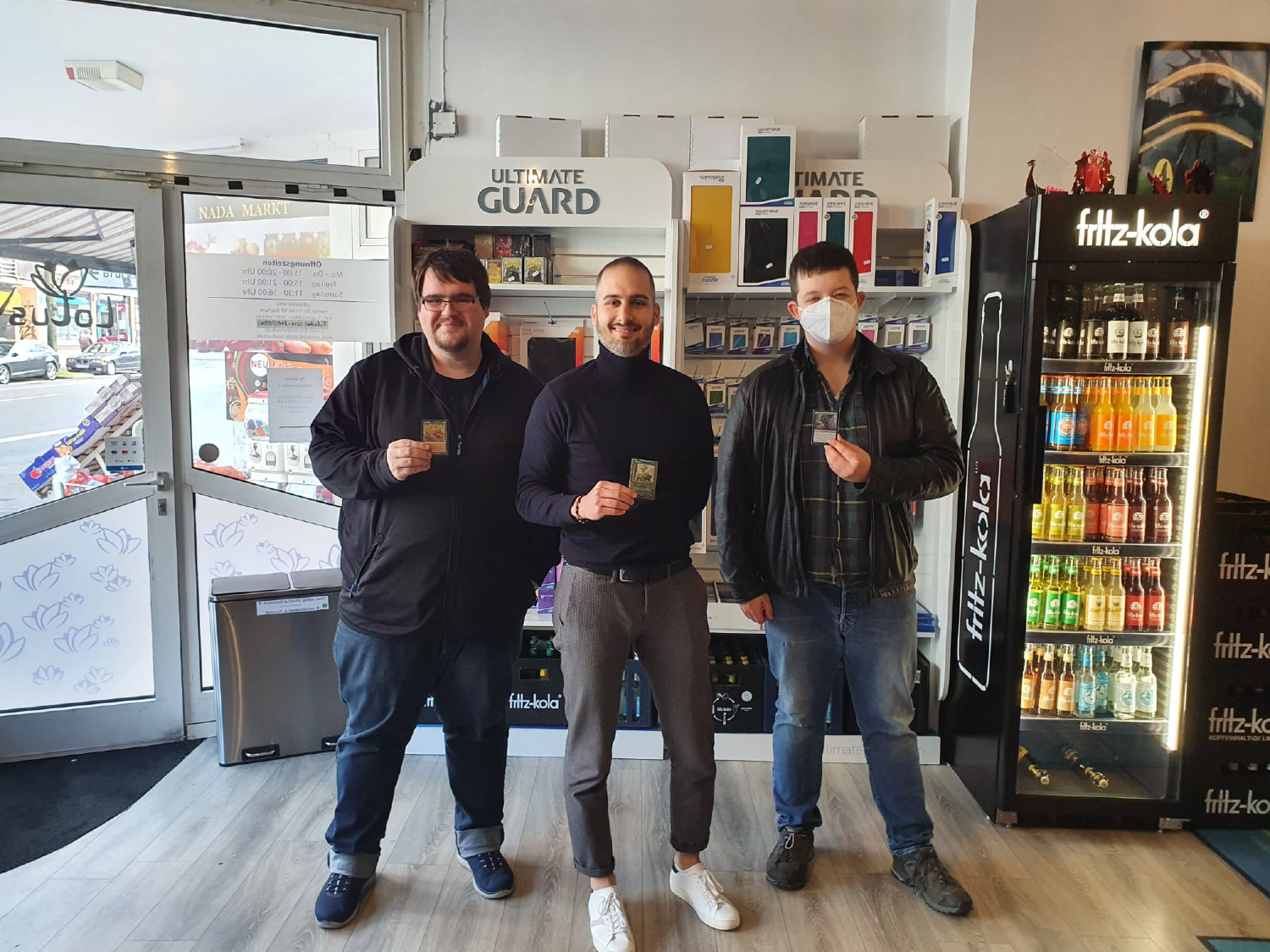EventLink 16.4.2022, 18:45 Reporten: Standings nach Rang Event: Magic Casual-Events (3790859) Event-Datum: 9.4.2022 Event-Informationen: Monthly Legacy im LotusVale. Alle Informationen auf Facebook oder unserer Homepage!

Gewonnene Matches der Gegner (%): OMW% Gewonnene Spiele (%): GW% Gewonnene Spiele der Gegner (%): OGW%

| Rang                                     | Name                                                                                   | Punkte OMW% |                            | $GW\%$                     | OGW%                       |
|------------------------------------------|----------------------------------------------------------------------------------------|-------------|----------------------------|----------------------------|----------------------------|
| $\frac{2}{3}$<br>$\overline{\mathbf{4}}$ | Donati, Lorenzo<br>Kimpel, Alexander<br>Bülhoff, Simon<br>Kammer, Michael              | 6           | 45<br>45<br>41<br>83       | 73<br>54<br>66<br>54       | 50<br>52<br>46<br>64       |
| 5<br>6<br>$\overline{7}$<br>8<br>9       | Milbrat, Tobias<br>Garthe, Tobias<br>Benedikt, Hanni<br>Walter, Markus<br>Fritz, Lukas | 6           | 75<br>70<br>38<br>75<br>62 | 55<br>60<br>50<br>33<br>40 | 59<br>58<br>42<br>63<br>57 |

EventLink - Copyright © 2022 Wizards of the Coast LLC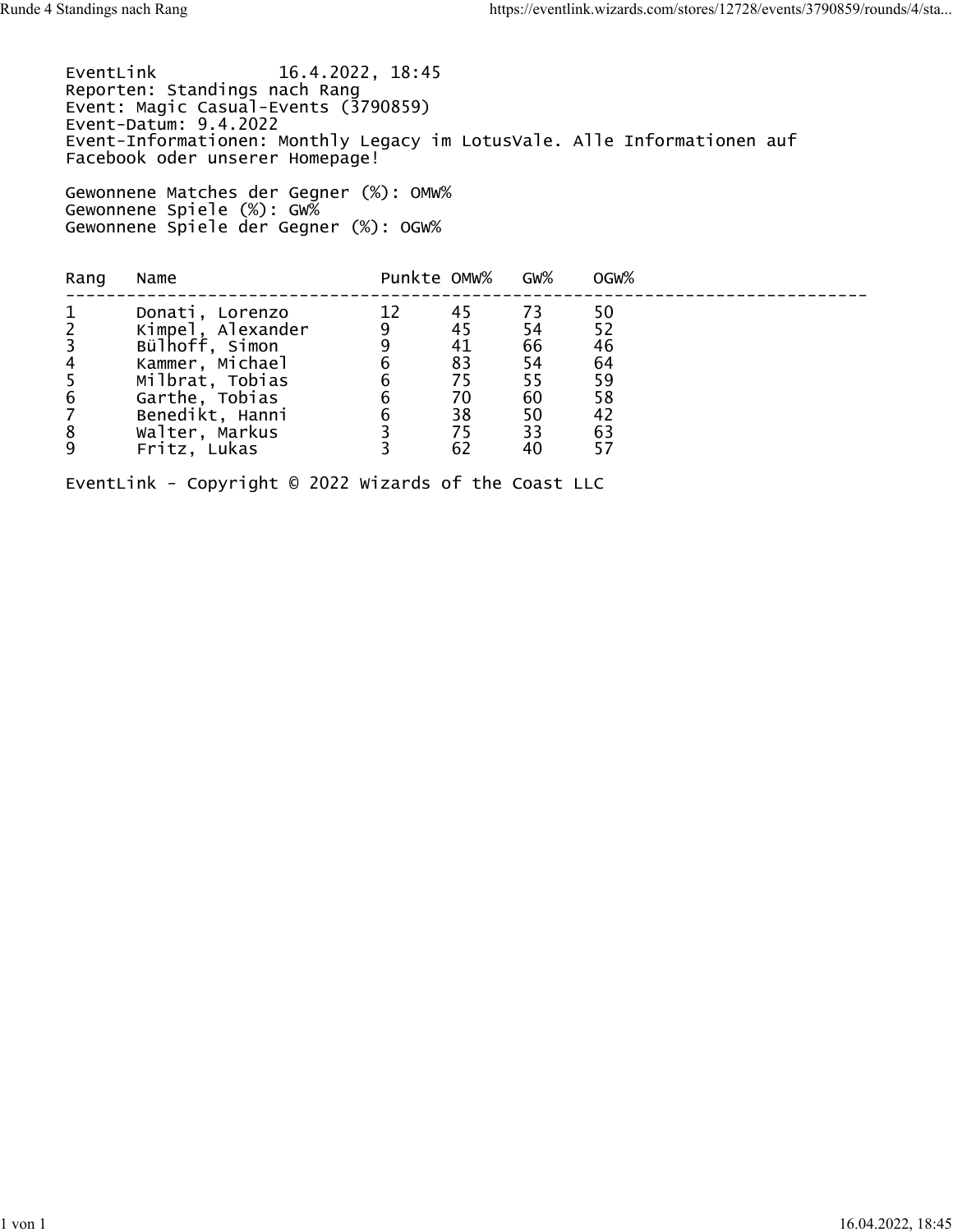## Lorenzo Donati

UWR Mentor

- 3 Murktide Regent 2 Snapcaster Mage 2 Monastery Mentor 2 Dress Down 4 Brainstorm 4 Force of Will 2 Force of Negation 4 Swords to Plowshares 2 Spell Pierce 3 Scalding Tarn 2 Prismatic Vista 4 Flooded Strand 4 Island 1 Mountain 2 Plains 1 Tundra 2 Volcanic Island 1 Mystic Sanctuary 2 Narset, Parter of Veils 2 Teferi, Time Raveler 4 Ponder 3 Expressive Iteration 4 Prismatic Ending Sideboard: 1 Containment Priest 1 From the Ashes 3 Pyroblast 1 Red Elemental Blast 2 Surgical Extraction 2 Flusterstorm 2 Meltdown
- 1 Monastery mentor
- 2 Supreme Verdict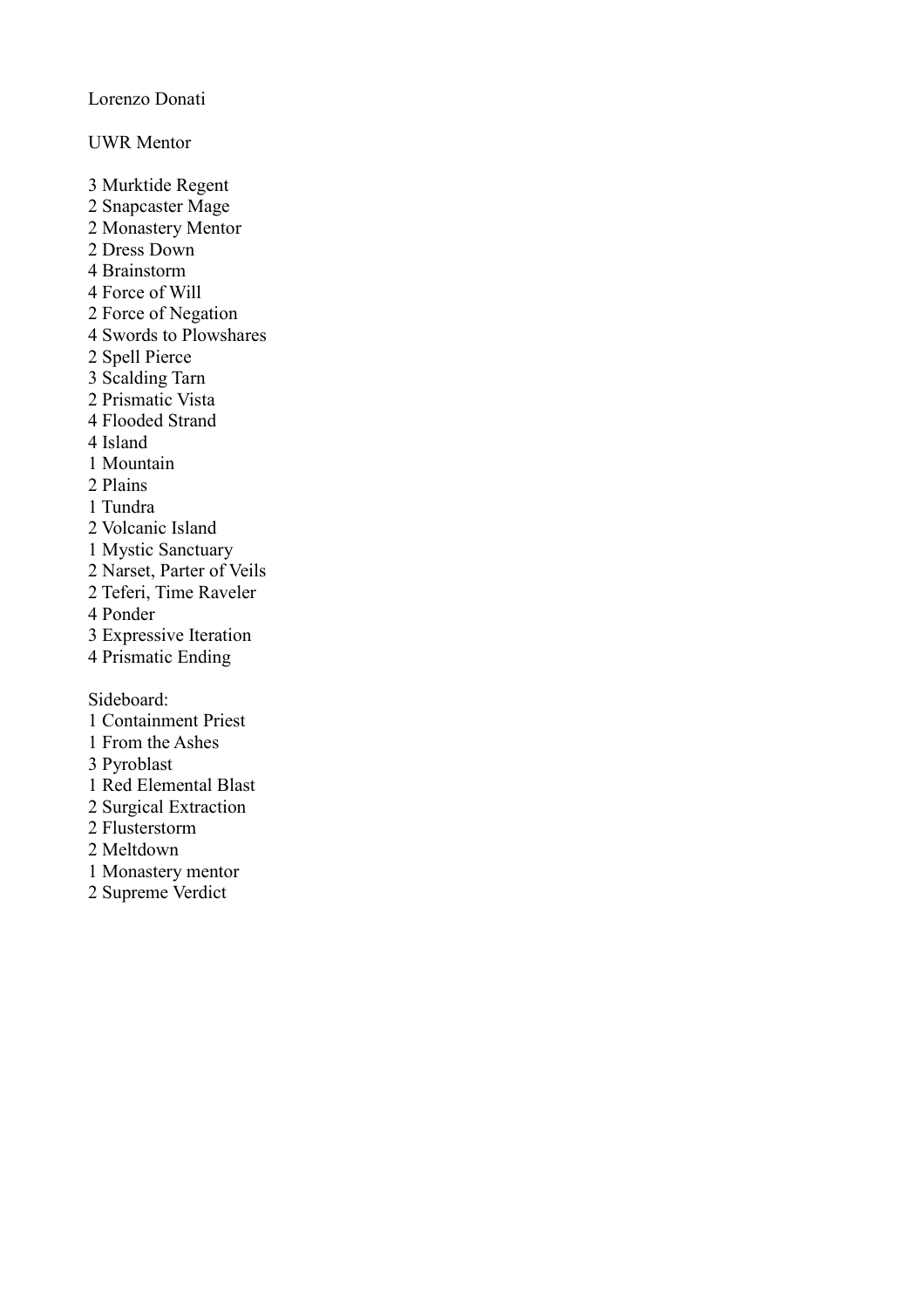## RUG Turbo Rhinos (61)

- // Lands
- 1 Forest
- 2 Gemstone Caverns
- 1 Island
- 4 Misty Rainforest
- 1 Mountain
- 2 Otawara, Soaring City
- 4 Scalding Tarn
- 1 Taiga
- 3 Tropical Island
- 2 Volcanic Island
- // Creatures
- 3 Bonecrusher Giant
- 2 Brazen Borrower
- 4 Elvish Spirit Guide
- 3 Endurance
- 2 Fury
- 4 Shardless Agent
- 4 Simian Spirit Guide
- 2 Uro, Titan of Nature's Wrath
- // Instants
- 2 Fire // Ice (Fire)
- 2 Force of Negation
- 4 Force of Will
- 4 Violent Outburst

// Sorceries 4 Crashing Footfalls

// Sideboard

- SB: 1 Endurance
- SB: 1 Energy Flux
- SB: 2 Force of Negation
- SB: 3 Force of Vigor

SB: 1 Fury

- SB: 2 Hullbreacher
- SB: 2 Inevitable Betrayal
- SB: 3 Mystical Dispute